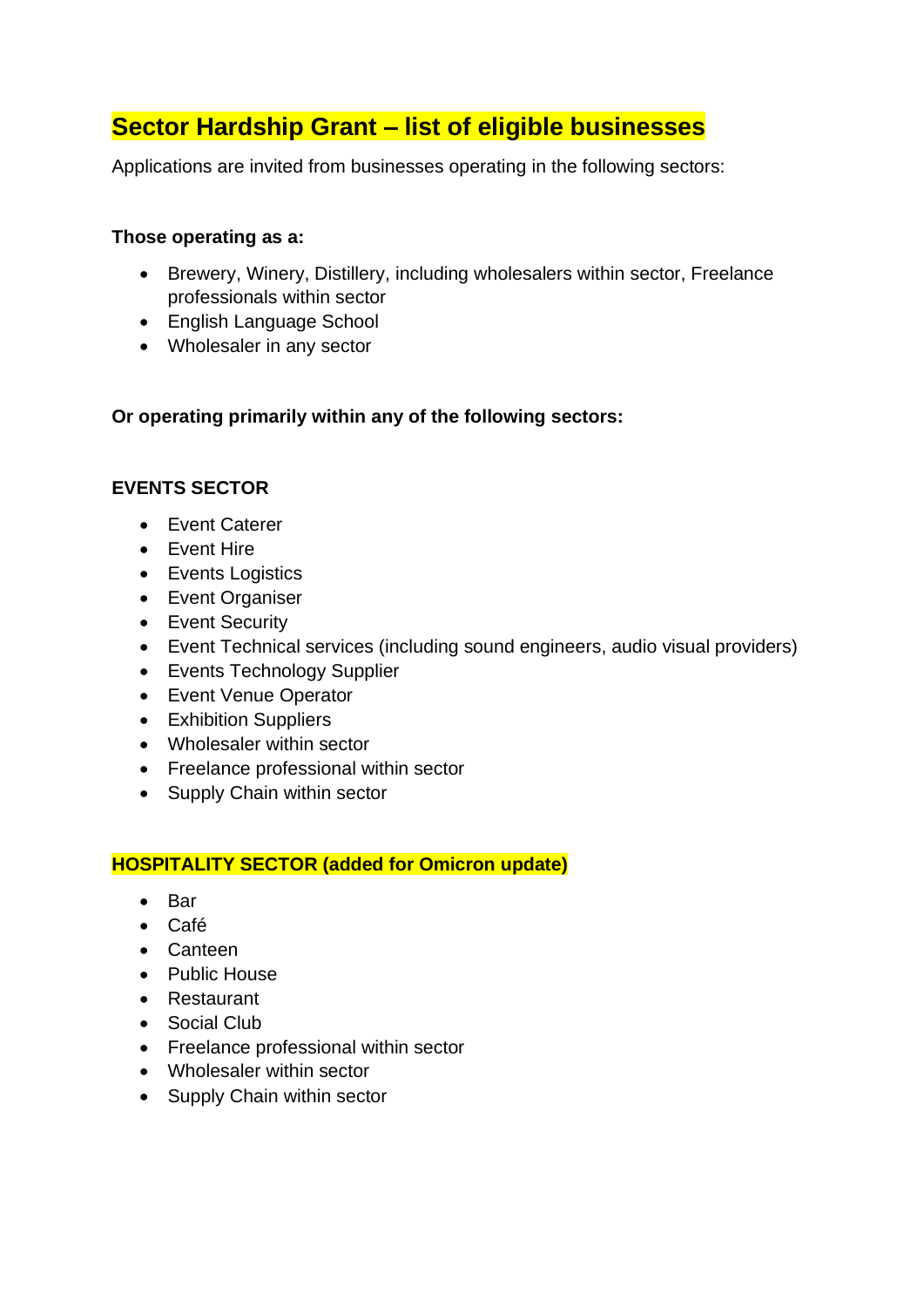### **LEISURE SECTOR (added for Omicron update)**

- Dance/fitness Studio
- Golf Course/Driving Range
- Gym
- Indoor Playground (inc. softplay)
- Skating Rink
- Shooting/Archery venue
- Sports Courts
- Swimming Pool / water park
- Trampolining Centre
- Freelance professional within sector
- Supply Chain in sector
- Wholesale in Sector

### **PERSONAL CARE SECTOR (added for Omicron update)**

- Barber
- Beauty and Hair
- Massage
- Nail
- Piercing
- Spa
- Tanning
- Tattoo
- Freelance professional within sector
- Supply Chain in sector
- Wholesale in Sector

# **THEATRES**

- Cinema
- Concert Hall
- Theatre
- Freelance professional within sector
- Supply Chain in sector
- Wholesale in Sector

# **TRAVEL & TOURISM SECTOR**

- Accommodation Provider
- Holiday Park
- Travel Agent